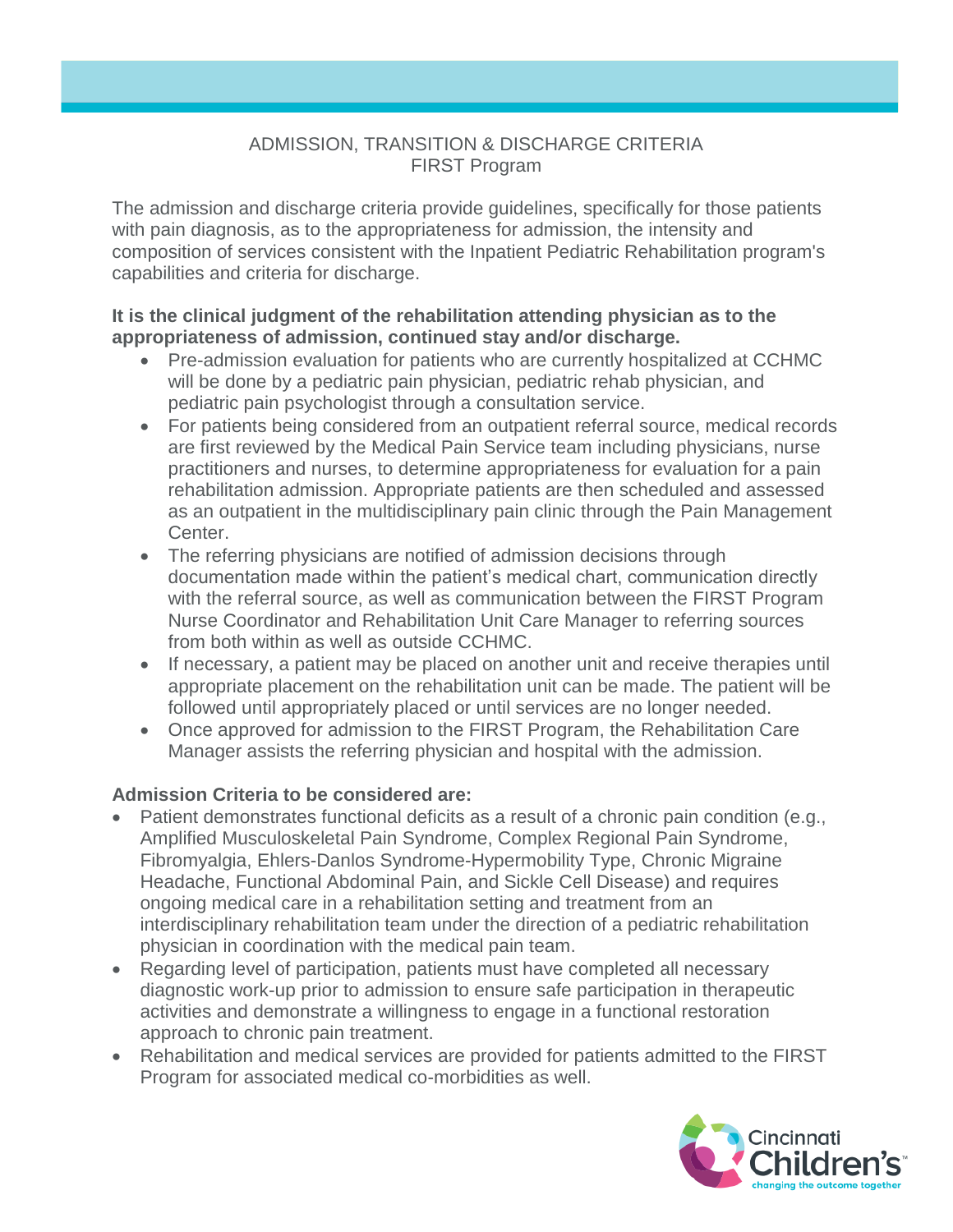- Patient does not require any continuous mechanical ventilator support. Patients with needed support of BiPAP or CPAP, on stable settings may be considered for admission to the FIRST Program.
- Patient with a pain diagnosis demonstrates multiple and/or complex rehabilitation nursing needs and a potential for needing high medical acuity skilled nursing (tracheostomy care/teaching, behavioral management, bowel care program care/teaching, etc.).
- Patients admitted to the Pain Program may demonstrate extensive needs for rehabilitation education that exceed their need for prolonged inpatient therapies.
- These patients can be admitted/transitioned to a sub-acute rehabilitation designation at such time during their stay.
- Patient with a pain diagnosis demonstrates a need and a tolerance of a minimum of 3 hours of service at a minimum of 5 days per week from the interdisciplinary team, which may include an: occupational therapist, physical therapist, and/or a speech/language pathologist.
- Patient and/or family members demonstrate education and training needs for themselves on an ongoing basis prior to discharge to home.
- Patient age is between 10-17 years of age. Young adults and children under the age of 10 and 18 years and older will be evaluated on a case by case basis.

### **Continuing Stay Criteria are based on one or more of the following**:

- The patient with a pain diagnosis continues to demonstrate progress toward medical, nursing and therapy goals set during Evaluation and Planning Meeting that benefits continued services on the inpatient rehabilitation unit.
- The patient with a pain diagnosis requires ongoing medical or nursing needs that necessitate hospitalization while at the same time the patient is benefiting from ongoing rehabilitation services.

# **Discharge/Transition Criteria are based on one or more of the following:**

- The patient with a pain diagnosis has achieved the majority of inpatient goals or his/her needs can be met outside of the inpatient pediatric rehabilitation program.
- The family is capable of safely providing the needed care and therapy at home.
- Medical needs require that the patient with a pain diagnosis be transferred to another medical service or facility.
- The expected outcome is that the person served will return to the home (or appropriate living situation), school and community with or without modifications to their environment, and possibly progress to another level of rehabilitation care (e.g. skilled nursing, outpatient).
- If at any time during the admission a patient/family is unable to engage with the program (ie. Injury, preoccupation with thoughts of an alternate diagnosis, requesting further medical testing and/or analgesic medications or blocks) the patient will be considered by the Pain Management and Rehab Teams for discharge.
- The patient is no longer making progress toward goals.